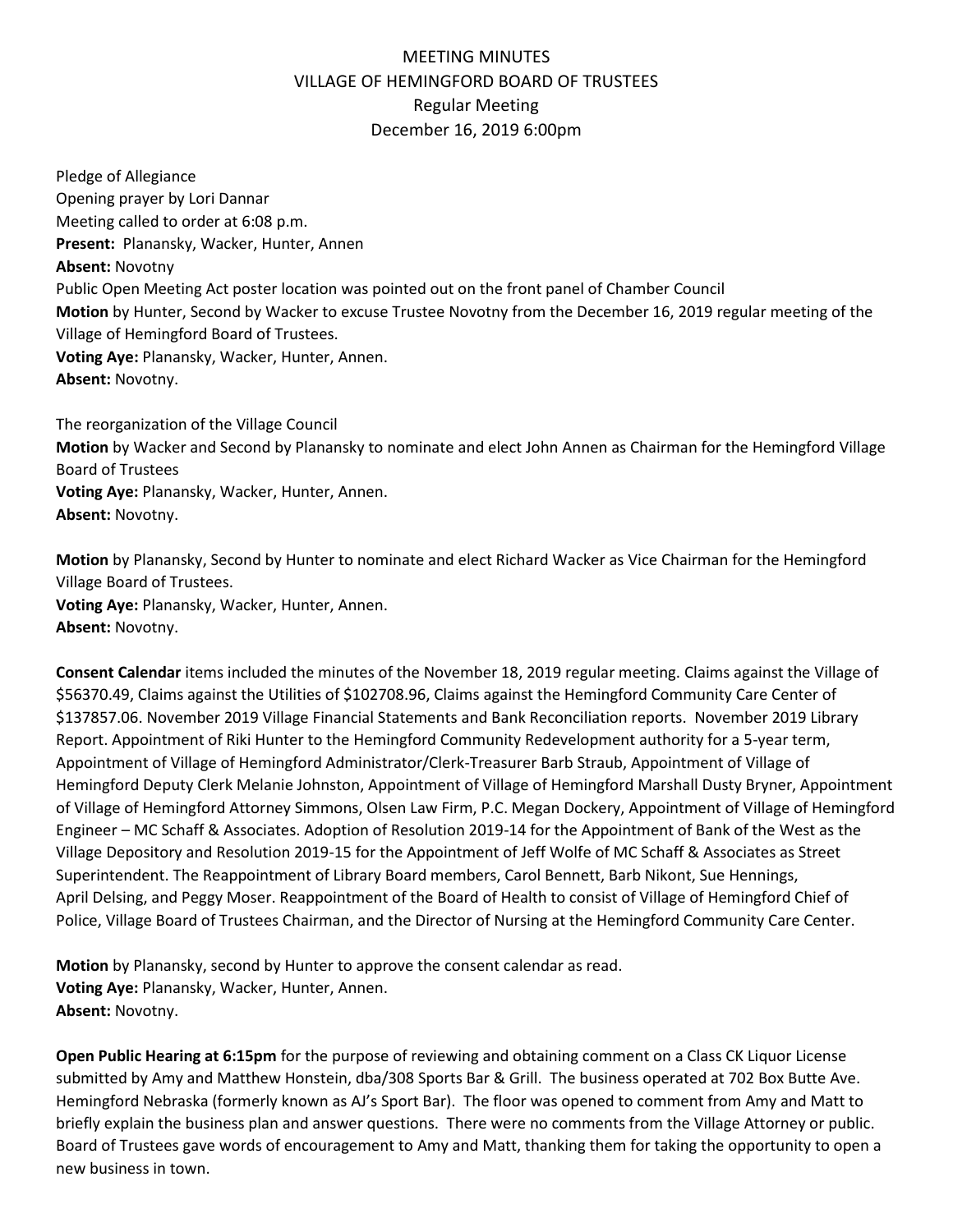## **The public hearing was closed at 6:17pm.**

**Motion** by Planansky, Second by Wacker to approve the application for a Class CK Liquor License by Amy and Matthew Honstein dba/308 Sports Bar & Grill located at 702 Box Butte Ave. Hemingford Nebraska. **Voting Aye:** Planansky, Wacker, Hunter, Annen. **Absent:** Novotny.

Erik Pehoviack shared with the board his desire to install solar panels and a connection to the village electrical distribution system on his residence at 500 Ogallala. He provided information regarding the size of the panels and the amount of energy that would be produced. The system is a 2.5 kw system, that he used on his home in Ord Nebraska. Energy production would power the home and overproduce a minimum amount that would be put back into the Village distribution system. The utility superintendent explained the requirements by the village to allow a connection to the distribution system. The board, resident and utilities superintendent all understood the requirements of each party. **Motion** by Hunter, second by Planansky to allow Erik Pehoviack to install a 2.5 kw solar energy system at his property at 500 Ogallala and connect it to the Village of Hemingford electrical distribution system, contingent upon any requirements that need met by NPPD and a written agreement between the resident and the village board of trustees. **Voting Aye:** Planansky, Wacker, Hunter, Annen. **Absent:** Novotny.

**Discussion and possible action:** Resolution 2019-16 appointing a representative to the Solid Waste Agency of Northwest Nebraska Board of Directors (SWANN). The position is currently held by Rick Wacker. **Motion** by Hunter Second by Planansky to appoint Rick Wacker as the representative to SWANN. **Voting Aye:** Planansky, Wacker, Hunter, Annen. **Absent:** Novotny.

**Discussion and possible action:** Resolution 2019-17 appointing a representative and alternate to the Public Alliance for Community Energy Board of Directors, (PACE). The position is currently held by Lynda Novotny. **Motion** by Wacker second by Annen to appoint Lynda Novotny as representative and Deb Planansky as alternate to the PACE Board of Directors. **Voting Aye:** Planansky, Wacker, Hunter, Annen.

**Absent:** Novotny.

**Discussion and possible action:** Resolution 2019-18 appointing a representative and alternat to the Member's Council of the Nebraska Municipal Power Pool, (NMPP). The position is currently held by Deb Hunter and Rick Wacker. **Motion** by Annen, Second by Hunter to appoint Rick Wacker as representative and Deb Planansky as alternate. **Voting Aye:** Planansky, Wacker, Hunter, Annen. **Absent:** Novotny.

**Discussion and possible action:** Resolution 2019-19 appointing a representative and alternate to the Box Butte Development Corporation Board of Directors (BBDC), currently held by Barb Straub, Deb Hunter and Rick Wacker. **Motion** by Hunter Second by Planansky to appoint Barb Straub as representative and Rick Wacker as the alternate to the BBDC Board of Directors.

**Voting Aye:** Planansky, Wacker, Hunter, Annen. **Absent:** Novotny.

**Discussion and possible action:** Resolution 2019-20 appointing a representative and alternate to the Panhandle Area Development District Board of Directors, (PADD). The position is currently held by Rick Wacker. **Motion** by Hunter, Second by Planansky to appoint Rick Wacker as representative and John Annen as alternate to the PADD board of Directors. **Voting Aye:** Planansky, Wacker, Hunter, Annen. **Absent:** Novotny.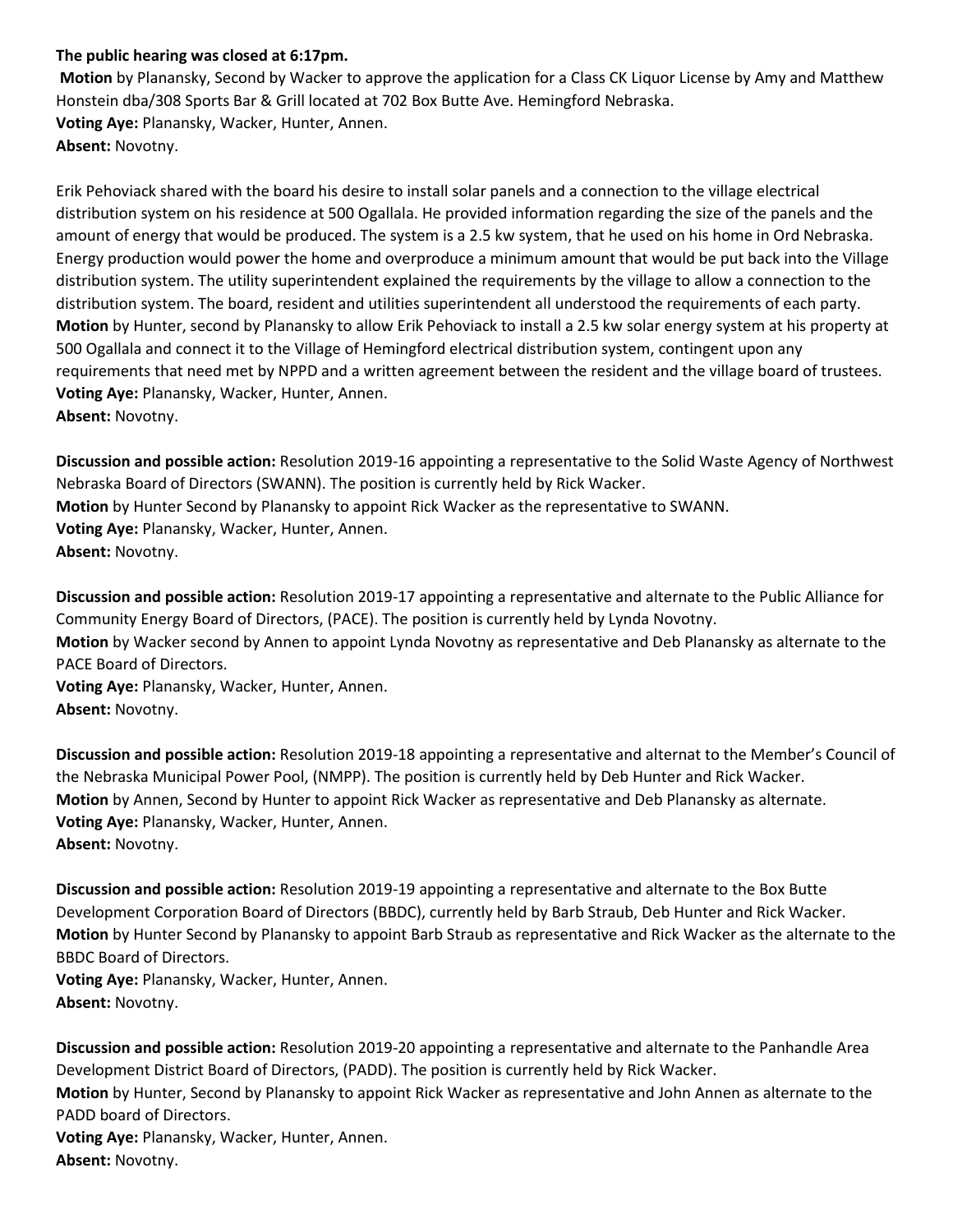**Discussion and possible action:** Resolution 2019-21 appointing a representative and alternate to the Nebraska Public Power District Board of Directors, (NPPD). Positions currently held by John Annen and Rick Wacker. **Motion** by Hunter, Second by Planansky to appoint John Annen as representative and Rick Wacker as alternate to the NPPD Board of directors. **Voting Aye:** Planansky, Wacker, Hunter, Annen. **Absent:** Novotny.

**Discussion and possible action:** Resolution 2019-22 appointing a representative and alternate to the League Association of Risk Management, (LARM). Position currently held by Lynda Novotny and Deb Hunter.

**Motion** by Wacker second by Hunter to appoint Lynda Novotny as representative and Deb Planansky as alternate to the LARM Board of Directors

**Voting Aye:** Planansky, Wacker, Hunter, Annen. **Absent:** Novotny.

**Discussion and possible action:** Resolution 2019-23 appointing a representative and alternate to the Box Butte county E911 Emergency Communications Advisory Board. Positions currently held by Deb Hunter and Lynda Novotny. **Motion** by Wacker Second by Hunter to appoint John Annen as representative and Lynda Novotny as alternate to the Box Butte County E911 Emergency Communications Advisory Board. **Voting Aye:** Planansky, Wacker, Hunter, Annen.

**Absent:** Novotny.

**Discussion and possible action:** First Reading Ordinance #810.

AN ORDINANCE OF THE VILLAGE OF HEMINGFORD, BOX BUTTE COUNTY, NEBRASKA TO ESTABLISH A N0 PARKING ZONE ON CUSTER STREET, BETWEEN THE INTERSECTIONS OF SHOSHONE AVENUE AND HIGHWAY 2; PROVIDING AN EFFECTIVE DATE; AND REPEALING ANY EXISTING ORDINANCES OR OTHER PROVISIONS IN CONFLICT THEREWITH; AND DIRECTING THE PUBLICATION OF THIS ORDINANCE.

**Motion** by Wacker Second by Planansky to move Ordinance #810 to the second reading to be read at the January Regular Board meeting.

**Voting Aye:** Planansky, Wacker, Hunter, Annen.

**Absent:** Novotny.

**Discussion and possible action:** Trustee Planansky ask for an update on the property located at 600 Park Avenue Lots 11-196 Sheridan Hgts replat, partial block D Pierces Subdivision with in the Village of Hemingford. Planansky wondered if the property had been brought to code. Chief Bryner explained that the property had been brought into compliance with the Hemingford codes, but did note that there were a few tarps over vehicles that had been torn by the wind and needed replaced. Chief Bryner will visit with the property owners to ensure that the tarps are replaced and that the property is kept in compliance.

Written department reports were distributed with the board packets, the board had no questions for department heads, however Lori Dannar did want to add to the Hemingford Community Care Center report. Lori wanted to thank the village crew for help with snow removal at the care center. Kyle Huss also added to his report a walkthrough of the snow removal process so that the board members were aware of the typical process for snow removal, where it starts and what the priorities are.

Discussion and possible action: 2020 Clerk School will be held on March 16<sup>th</sup> through the 20<sup>th</sup>. Both the Clerk (Straub) and the Deputy Clerk (Johnston) would like to attend and would need help staffing the office for that week. Part-time village employee Cheryl Kaman has offered to fill in in the office during that time. There would be potential need for help from the board one or two days that week.

**Motion** by Wacker Second by Hunter to send both Straub and Johnston to Clerk School March 16 – March 20 using Cheryl Kaman to staff the office and board members as needed.